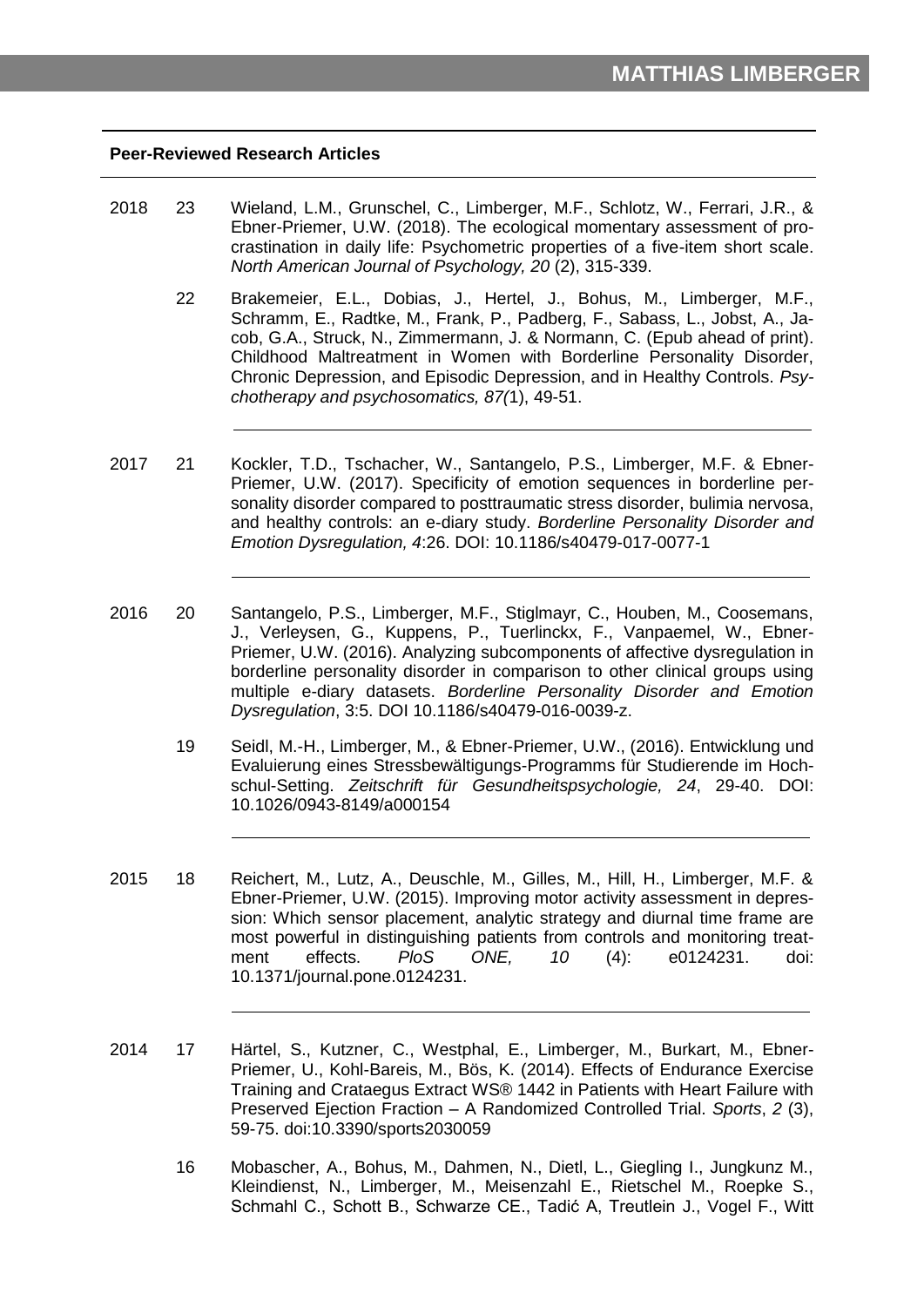SH., Zetzsche T., Rujescu D., Lieb, K (2014). Association between dopa decarboxylase gene variants and borderline personality disorder*. Psychiatry Research, 219* (3), 693-695. doi:10.1016/j.psychres.2014.06.031

- 2012 15 Schmahl, C., Kleindienst, N., Limberger, M., Ludäscher, P., Mauchnik, J., Deibler, P., Brünen, S., Hiemke, C., Lieb, K., Herpertz, S., Reicherzer, M., Berger, M., Bohus, M. (2012). Evaluation of naltrexone for dissociative symptoms in borderline personality disorder*. International Clinical Psychopharmacology. 27* (1), 61-68. doi: 10.1097/YIC.0b013e32834d0e50
- 2011 14 Kleindienst, N., Limberger, M.F., Ebner-Priemer, U.W., Keibel-Mauchnik, J., Dyer, A., Berger, M., Schmahl, C., Bohus, M. (2011). Dissociation predicts poor response to Dialectial Behavioral Therapy in female patients with Borderline Personality Disorder. *Journal of Personality Disorder, 25* (4), 432-47. doi: 10.1521/pedi.2011.25.4.432
- 2009 13 Limberger, MF.\*, Wolf, M.\*, Kleindienst, N., Stieglitz, RD., Domsalla, M., Philipsen, A., Steil, R., Bohus, M. (2009). Kurzversion der Borderline-Symptom-Liste (BSL-23): Entwicklung und Überprüfung der psychometrischen Eigenschaften (\*gleicher Umfang). *Psychotherapie, Psychosomatik, Medizinische Psychologie, 58 (8), 321-324. Abgerufen von: http://edoc.unibas.ch/dok/A6003657*
	- 12 Philipsen, A., Feige, B., Hesslinger, B., Scheel, C., Ebert, D., Matthies, S., Limberger, MF., Kleindienst, N., Bohus, M., Lieb, K. (2009). Borderline typical symptoms in adult patients with attention deficit/hyperactivity disorder*. Attention Deficit Hyperactive Disorder*, 1 (1), 11-8. doi: 10.1007/s12402-009- 0001-7
- 2008 11 Limberger, M.F.\*, Bohus, M.\*, Kleindienst, N.\*, Stieglitz, RD., Domsalla, M., Chapman A.L., Steil, R., Philipsen, A., Wolf, M. (2008). The Short-Version of the Borderline Symptom List (BSL-23): Development and Initial Data on Psychometric Properties (\*equally contributed). *Psychopathology, 42* (1), 32-39. doi: 10.1159/000173701
	- 10 Kleindienst, N., Limberger M.F., Schmahl, C., Steil, R., Ebner-Priemer, U., Linehan M.M., Bohus, M. (2008). Do improvements after inpatient Dialectial Behavioral Therapy persist in the long term? A naturalistic follow-up in patients with borderline personality disorder. *Journal of Nervous and Mental Disease, 196* (11), 758-797. doi: 10.1097/NMD.0b013e31818b481d
	- 09 Hoeschel, K., Guba, K., Kleindienst, N., Limberger, MF., Schmahl, C., Bohus, M. (2008). Oligodipsia and Dissociative Experiences in Borderline Personality Disorder*. Acta Psychiatrica Scandinavica, 117* (5), 390-393. doi: 10.1111/j.1600-0447.2008.01167.x
	- 08 Kleindienst, N., Bohus, M., Ludaescher, P., Limberger, M.F., Kuenkele, K., Ebner-Priemer, U.W.**,** Chapman, A.L., Reicherzer, M., Stieglitz, R-D., & Schmahl, C. (2008). Motives for non-suicidal self-injury among women with Borderline Personality Disorder. *Journal of Nervous and Mental Disease, 196* (3), 230-236. doi:10.1097/NMD.0b013e3181663026